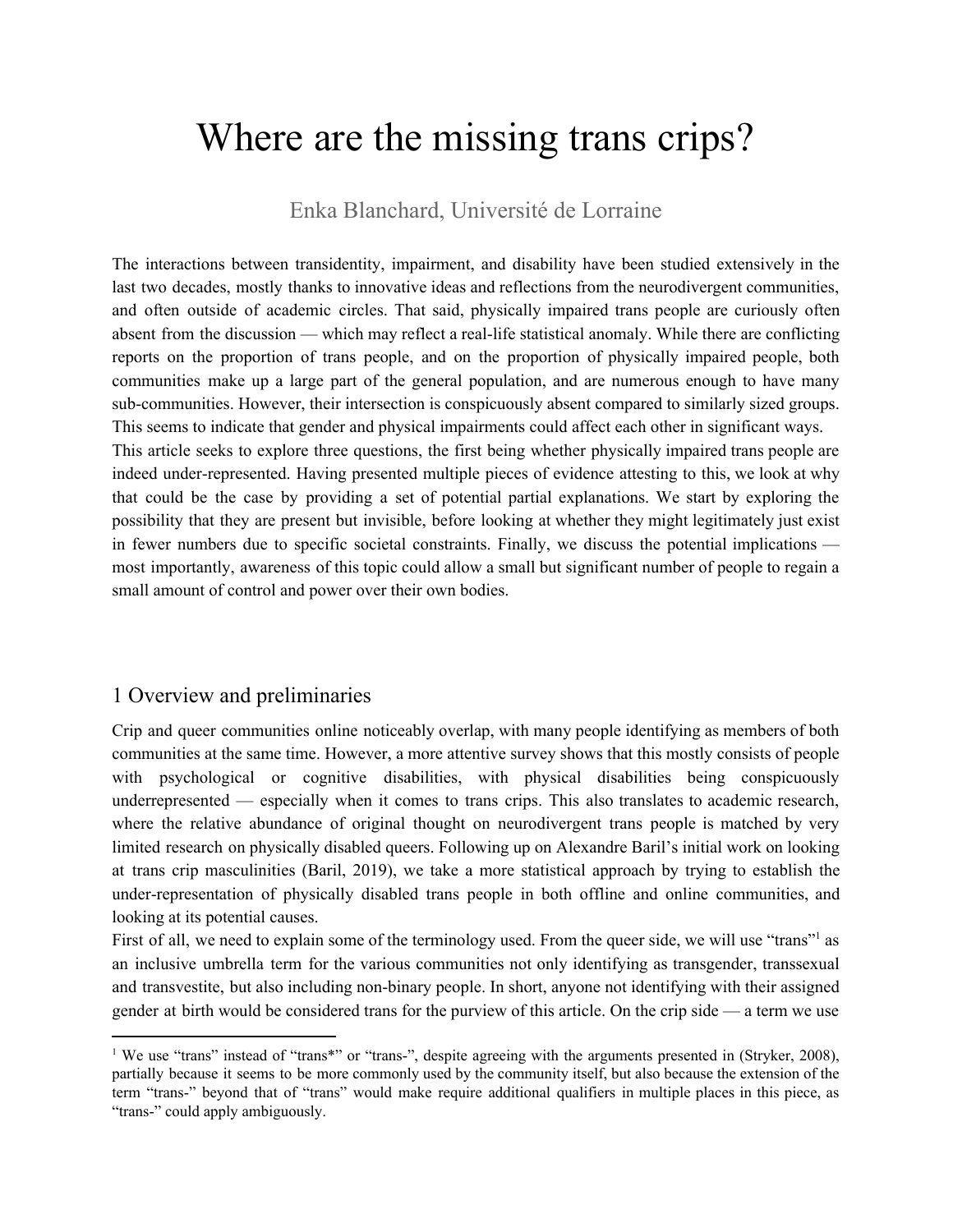following McRuer (2006) — a crip will designate an arbitrary person with any kind of disability. We also want to be able to talk more precisely about physically disabled people, so we will use the word "gimp" to denote a crip with a physical disability<sup>2</sup>. We will use the concepts of both impairment and disability, with the latter indicating that the source of the issue comes from the relationship between the crip and their environment, and not from the impairment itself (and we will generally follow the language chosen by the subjects themselves). Part of the discussion will focus on more visible and "severe" disabilities, despite this categorisation being potentially problematic. The reason for this choice is that we will briefly look at the construction of the self, which is partially done through socialisation, and through the image that we perceive others have of us, where the experience of being visibly and invisibly impaired are quite different.

We will face an issue with some of the statistics used in this article. We are trying to look at the intersection of two communities (or rather, two sub-communities) on which data can be scarce. The resources and statistics used come from a few different countries (mostly France, where centralised high-quality data on physical disabilities is available, and the USA, where data on the trans population is much more available). This raises the question of ecological validity, as there is no guarantee that proportions are stable geographically. However, the variability can be bounded, at least within Western countries (by looking at the between-country variance), and the effects we are looking at are typically happening at such a scale that even an error of 50% would not strongly affect the bottom line. The statistics and reflections shown here will then focus on Western countries<sup>3</sup>.

With all of this cleared up, let's now look at the interactions between disability and gender. We'll start by looking at whether this intuition that there are hardly any trans gimps is accurate, using different methodologies based on statistical evidence and first person experience. We'll then look at four effects that could make the missing contingent of trans gimps invisible to our methods and then two main reasons why there might legitimately be fewer trans gimps than one would expect if there were no effects of being physically disabled on being trans. Finally, we'll quickly look at the social consequences of this analysis.

## 2. Are we seeing trans crips?

### 2.1 Expliciting our subjects

The answer to this question is a trivial yes, as can be attested by the visible cultural effects of trans neurodivergent people, by extensive studies focusing on some specific groups — especially trans autistic people<sup>4</sup> (Strang et al., 2018) but not only (Marshall, 2014, van Schalkwyk, 2018) — and finally by a

<sup>&</sup>lt;sup>2</sup> The word "crip", although it initially had a very strong association with physical impairments, is now widely used by the community — in a reclaiming process — to denote all kinds of disabled people. This gives the word power and generality, but also makes it harder to talk about specific subgroups who might not have reclaimed identifiers to the same extent. "Gimp" has not been reclaimed to the same extent, but shares the same associations that "crip" initially had, which is why we use it here with the precise meaning of a subgroup of "crip".

<sup>&</sup>lt;sup>3</sup> Despite this focus on Western countries, we will also try to address issues without focusing on North America, avoiding here the complex discussions of the impact of policies that target racial minorities for incarceration and sex work, as well as the differential impact of labour protections, which operate differently in Europe.

<sup>&</sup>lt;sup>4</sup> There are potential issues of vocabulary here, as the term "disabled" is claimed by a proportion of neurodivergent activists, while this classification is rejected by many others (Ripamonti, 2016). We choose to follow self-definition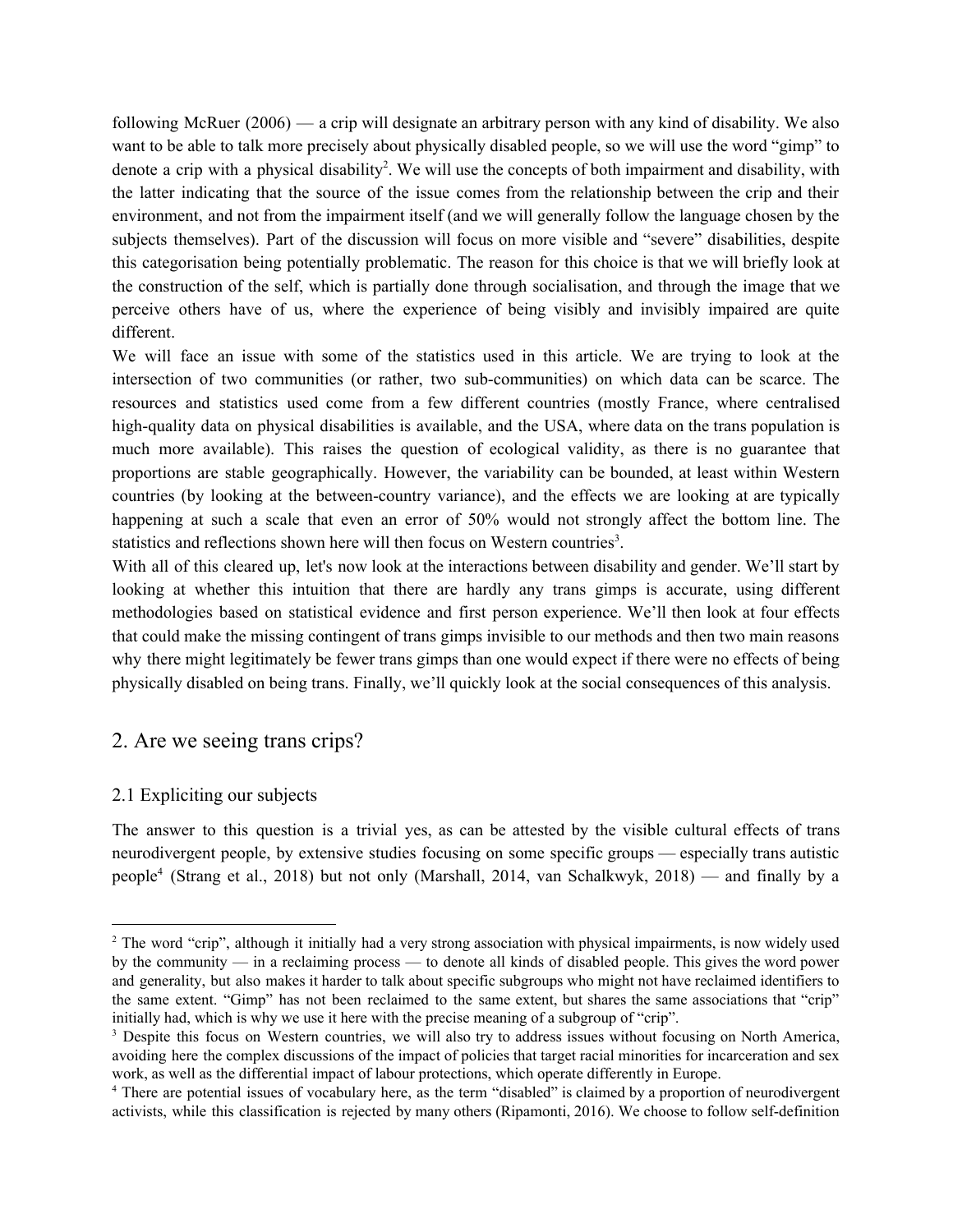recent survey on transgender people in the USA (James et al. 2016). This survey, called the USTS — the largest one ever done at the time on the trans community within the USA with 27715 respondents, had some revealing statistics on how many respondents identified as disabled, with multiple sub categories. The main finding on this specific subject was that 39% of trans people answered that they had a disability covered in the American Community Survey (the main census tool in the USA), versus 15% in the general (not just trans) population. Moreover, 28% identified as a person with a disability. This comparison (as with all the ones that follows) is weighted to compensate for the age représentativity that is skewed in the survey.

The questionnaire did not ask about specific impairments but instead asked about difficulties in accomplishing certain tasks. This categorisation is then far from exhaustive and not as detailed as it could  $be<sup>5</sup>$ , but it still provides valuable insights. First, it shows that, as far as statistical categories go, visual and hearing impairments do not seem to have a statistical effect on transidentity, by which we mean that the proportion of impaired trans people is equivalent to the proportion of impaired cis people. On the other hand, difficulties in decision-making, remembering or concentrating (without distinction of cause) are extremely frequent (30% versus 5% in the general population). Doing errands alone was also difficult for 22% of the trans population (versus 6% in the general population). There is, conspicuously, a single task for which the proportion having difficulties is lower in the trans population: climbing stairs and walking, where the proportions are  $6\%$  versus  $8\%$ .

This shows a peculiarity, but by itself, the statistically significant difference is not huge yet. We will now refine our categories to show that, within some sub-communities, the difference might be much starker. We will not actually refine the category from the transidentity side, as self-declaration is enough for our purposes for now. However, we will look at more restricted kinds of physical impairments. More specifically, if we want to explore potential interactions between disability and gender construction, it stands to reason that we should look at disabilities that occur before the person realises that they are transgender (or even better, before they start constructing their notions of gender in very early age). We will then use two specific expressions. A trans gimp will be someone who is both trans and physically impaired. Correspondingly, an early trans gimp will be someone with an early experience of physical disability (who will often but not always be a wheelchair user) who identifies as trans (including non-binary genders). We will focus on the latter, but most of the arguments of the next few sections could apply to all trans gimps.

It is annoyingly difficult to obtain reliable statistics, as no single survey looks at those questions simultaneously. One way would be to look at the proportion of disabilities that appear in adulthood and use this as a proxy that we should remove from the earlier total. The following subsection shows some preliminary results following this methodology, but low data quality makes getting any accuracy a hopeless task with current datasets. The subsection after that shows alternative evidence using first-person observations and media analysis, and subsequent sections look at potential explanations.

practices and consider that the existence of many who identify as autistic, trans, and disabled justifies the use of the corresponding term on this segment of the population.

<sup>&</sup>lt;sup>5</sup> As the survey tried to analyse many aspects of trans people's lives, it was already very long, with 324 different elements (sometimes comprising multiple yes/no questions), including a single element on disability (James et al. 2016).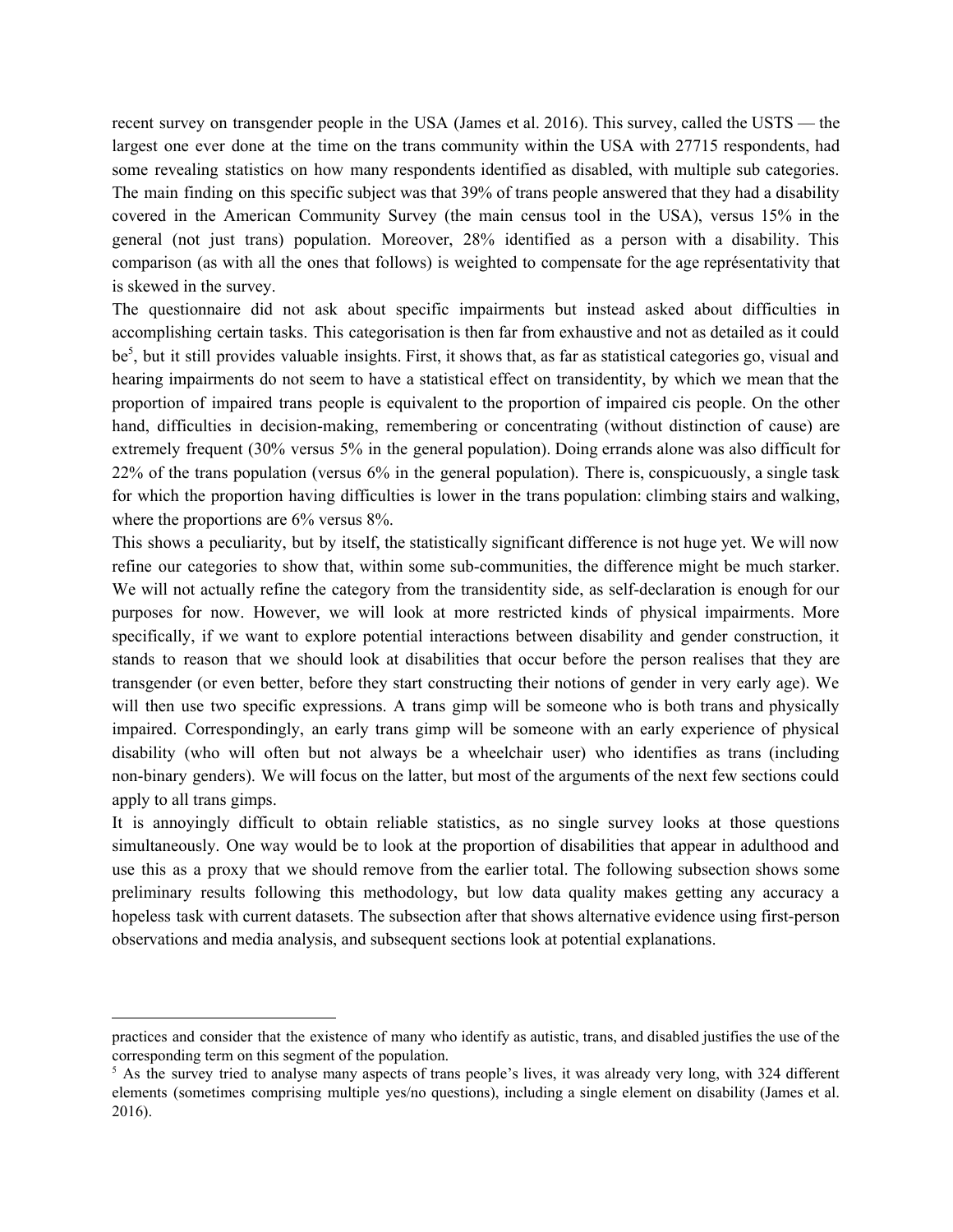#### 2.2 Approximative statistical evidence for the absence

The USTS survey gave some evidence that there is indeed a missing — or at least invisible — group of trans gimps. However, this difference is not large enough to induce the observed lack of visibility, especially when considering our more restricted definition of early trans gimps. One way to explain the discrepancy would be to use one crucial observation: being trans might only marginally affect the probability of becoming disabled. This mostly matters for the potential explanations in the next two sections. Invisibility concerns all trans gimps, potentially for different reasons, but if there were way fewer trans people among people who were disabled from birth, it would indicate a strong effect of disability on gender.

Let's suppose for a moment that half of all disabled people became disabled once they were adults. Assuming the USTS data is correct, the difference between the proportion of physically disabled people and physically disabled trans people is only 2%, out of a total of 8%. If we also assume for now that being trans does not affect the likelihood of becoming physically disabled, this means that 2% of the trans population had a physical disability before adulthood, compared to 4% in the general population.

This would constitute some evidence supporting our hypothesis, but we made two risky assumptions. The first is that only half of all physically disabled people became disabled in adulthood. This is probably a very low guess if we look at different sources of data, such as French epidemiological statistics (Ravaud, Delcey, and Abdou, 2002), which indicate that the rate of "severe" physical disabilities<sup>6</sup> goes up from 0.45% before age 19 to 2.64% between age 20 and 59. This includes physical disabilities linked to other disabilities (otherwise the rates are respectively 0.20% and 1.33%). More recent data indicates similar tendencies with a doubling of the proportion of (not just physically) disabled people bump between age 15-29 and 30-34 with the proportion going from 1% to 2% (Amrous et al., 2013). The second issue is that we assumed that being trans does not affect the risk of becoming physically disabled. This might be true for some causes of disability, such as traffic accidents<sup>7</sup>, but is not necessarily the case for others. To put things in perspective, still using French data (Amrous, Barhoumi, and Biausque, 2013), 22% of people who had a state recognition of disability had their disabilities from birth, 19% from a work-related accident, and 14% from an accident not related to their work (the other disabilities were related to either working conditions — such as ones involving handling toxic substances — or old age).

Besides traffic accidents, controlling for ways to become disabled becomes messy due to a large array of positive and negative factors, from joblessness to the different choices of careers, both impacting work accident rates<sup>8</sup>. In the process of reducing our assumptions, we've also made some new ones (such as the idea that French and USA numbers are correlated). Moreover, we should also consider the fact that some

<sup>&</sup>lt;sup>6</sup> A "severe" disability in this context means that it leads to a recognition of disabled status by the state.

 $<sup>7</sup>$  For traffic accidents only, one has to consider factors such as car ownership, place of residence, use of public</sup> transit, and many others. However, even that is surprisingly difficult, as a meta-study done in 2004 revealed that prevalence estimates of post-crash disability varied from 2% to 87% depending on the criteria and methodology used (Ameratunga, 2004).

<sup>8</sup> For example, there is a high proportion of trans people who practice sex work at least occasionally (9% in the past year according to the USTS, with half of them identifying as trans women), which is a big factor in being the victim of violence, and could lead to traumatic experiences. At the same time, trans people might be driven away from certain "dangerous" professions where the environment can be male-dominated and transphobic (including against trans men).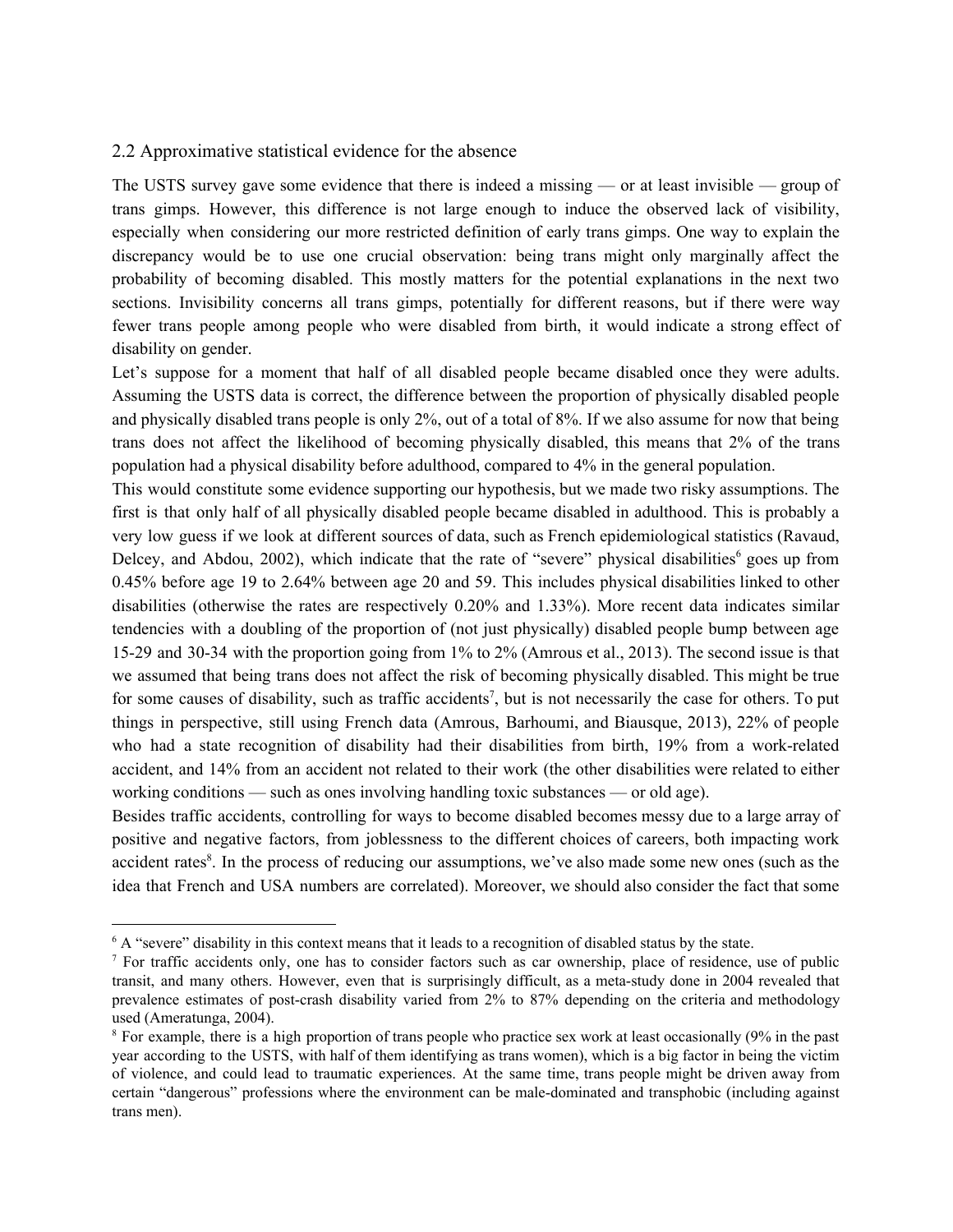correlations exist: treatment choices made by transitioning people can lead to disability, especially when they are done outside of the medical system, and without knowledgeable supervision, which is far from rare (Rotondi et al., 2013).

We then end up with a new issue: with the numbers shown, even if no early gimp identifies as trans, this might not be sufficient to account for the 2% discrepancy in the USTS survey, even using slightly inflated numbers. We must conclude that there is a mix of factors at play that can affect the visibility of trans gimps (disabled both from birth and in adulthood). We should then look at other methods to establish their absence (or presence) until more accurate data is available.

#### 2.3 Qualitative-statistical evidence from first person observations

First person observations cannot normally be generalised to any extent, because of both the paucity of data and the biases inherent to the observer. That said, sometimes lower bounds can be established. Let's, for this subsection only, use the more general notion of trans gimps that ignores the moment they acquired their disability<sup>9</sup>. Using the previous statistics, we can estimate that around  $0.01\%$  of the total population fits the definition of the trans gimp. This corresponds to roughly 0.4% of trans people multiplied by 2.5% of gimps, following the numbers of Ravaud, Delcey, and Abdou (2002) and Meerwijk and Sevelius (2017). Those numbers are also partially problematic, with the proportion of trans people of different genders still being a contentious point. For example, the USTS survey had 33% of respondents identifying as trans women, 29% as trans men, 3% as crossdressers and 35% as non-binary people, of which 80% were designated female at birth (James et al., 2016). Similar numbers were found by an Ontarian survey (Scheim and Bauer, 2015), which also indicated a large difference between the proportion who only transitioned socially and not medically (35% for trans men versus 10% for trans women), as well as in the proportion who underwent genital surgeries (1.4% for trans men versus 21% for trans women). This is a departure from what was until recently commonly assumed — that there were significantly more trans women than men — as the studies arguing this were often based on healthcare demand (Becerra-Fernández, 2017).

With only 0.01% of the population concerned, an average observer would then probably not know a trans gimp personally. That, however, is dependent on the observer. The author of this article identifies as both crip and trans, interacts with the corresponding communities, has been an activist involved in them for more than a decade, and is familiar with a large set of people in both communities. By sampling directly within each community, we should be able to find around 2.5% of gimps in the trans community, and 0.4% of trans people in the crip community (hence more than 1% on average if we sample equally in both communities). Moreover, being known as a member of both communities should increase the chance of meeting other people at the intersection (because of preferential attachment, as well as the assumption of shared experiences and lower discrimination between people sharing similar oppressions). Let's now consider both the offline and the online experience (notably on Tumblr, which has vibrant trans and crip communities, and Twitter to a smaller extent). Being able to reach (and, reciprocally, observe) hundreds of people at the very least, if not a few thousands (reasonable over more than a few years), the question is: how many do I know that fit the criteria? The answer should be in the dozens, accounting for the different

<sup>9</sup> This choice is made for two reasons. First, knowing when people acquired their disability is hard online (disabled is often shown in the user's biography, seldom with more information than a type of impairment). Second, showing that even this larger community is still nigh-invisible reinforces the point that the early trans gimps are also missing.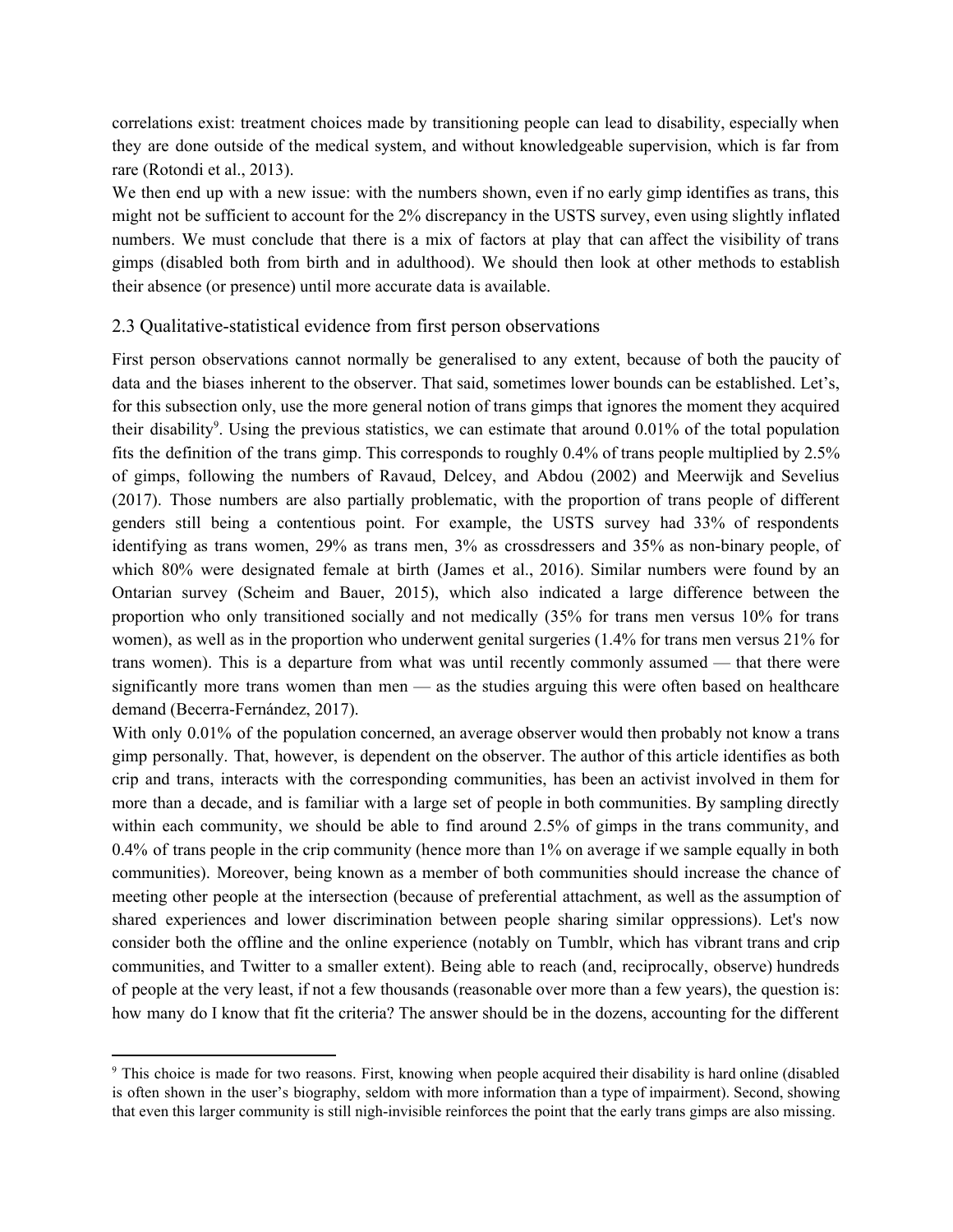biases. The answer is at most one, besides myself, even after some months spent looking for them explicitly (but only by observing existing communities and without making public announcements, as that would skew the statistics). This search did yield a few potential other trans gimps, through word of mouth in all cases<sup>10</sup>. At this level of discrepancy, the probability that I am a statistical fluke becomes mathematically unreasonable $^{11}$ .

When considering the relative visibility of other communities, such as people who identify as trans and disabled with a non-physical impairment, who number at least a hundred among the people previously mentioned, the utter absence of trans gimps is only more dearly felt. To extend this avenue of investigation, it might be interesting to use a hybrid approach, looking not at trans gimps themselves but at their cultural impact. That reveals little immediately, as even the few objects where they should be welcome seem bereft of them. For example, the science-fiction anthologies *Defying Doomsday* and *Disabled People Destroy Science Fiction* both feature queer disabled characters and authors (Dolichva, 2016, Sjunneson-Henry, 2018). That said, most of those who are both trans and disabled do not have physical disabilities (the main exception being Bogi Takács<sup>12</sup>).

The question is then the source of this absence. The next section will look at the first possibility: that trans gimps do exist, but are hiding, or rather not revealing themselves. The section after that will then look at another explanation: that trans gimps do not exist to start with.

## 3. Invisible trans crips

Maybe trans gimps are here, but are just not being noticed (in surveys, media or communities). There are many potential reasons, but we'll focus the discussion on the four that seem most relevant: exclusion from mainstream society, fear of discrimination, perceived illegitimacy, and the use of different codes.

<sup>&</sup>lt;sup>10</sup> Those potential trans gimps were mentioned to me through friends in either the trans community or the crip community who were aware of my search. Talking to some people in the medical profession, especially ones who follow physically disabled people from birth and for decades (and who are friendly to trans people), yielded nothing. <sup>11</sup> One has to be careful with a form of anthropic principle: being able to observe and search for trans gimps probably requires being a trans crip (hence I should not count myself in the total). Still, using the numbers shown above, and assuming that I saw 1000 people in the relevant categories over the past few years (a low estimate), the probability of finding a single other trans crip is around 1 in 4000. Even by just looking at 500 Twitter or Tumblr accounts of trans people, the probability of finding a single one would be 0.15% if there were no anomaly in the proportion of trans crips. Considering the real number of trans crip found online was zero (as the one I know was met in a specialised space with a focus on those issues), the probability of finding none online drops to three per million.

 $12$  According to emself, Bogi Takács has a physical disability that lets em walk unassisted most of the time, making em at the edge of the characterisation of trans gimps (Takács, 2020). Ey are also married to R.B. Lemberg who also writes about queer and disabled fiction which would be worth checking in a comparative media analysis. Another potential source would be the "Unbroken" anthology, edited by Marieke Nijkamp (Nijkamp et al., 2018).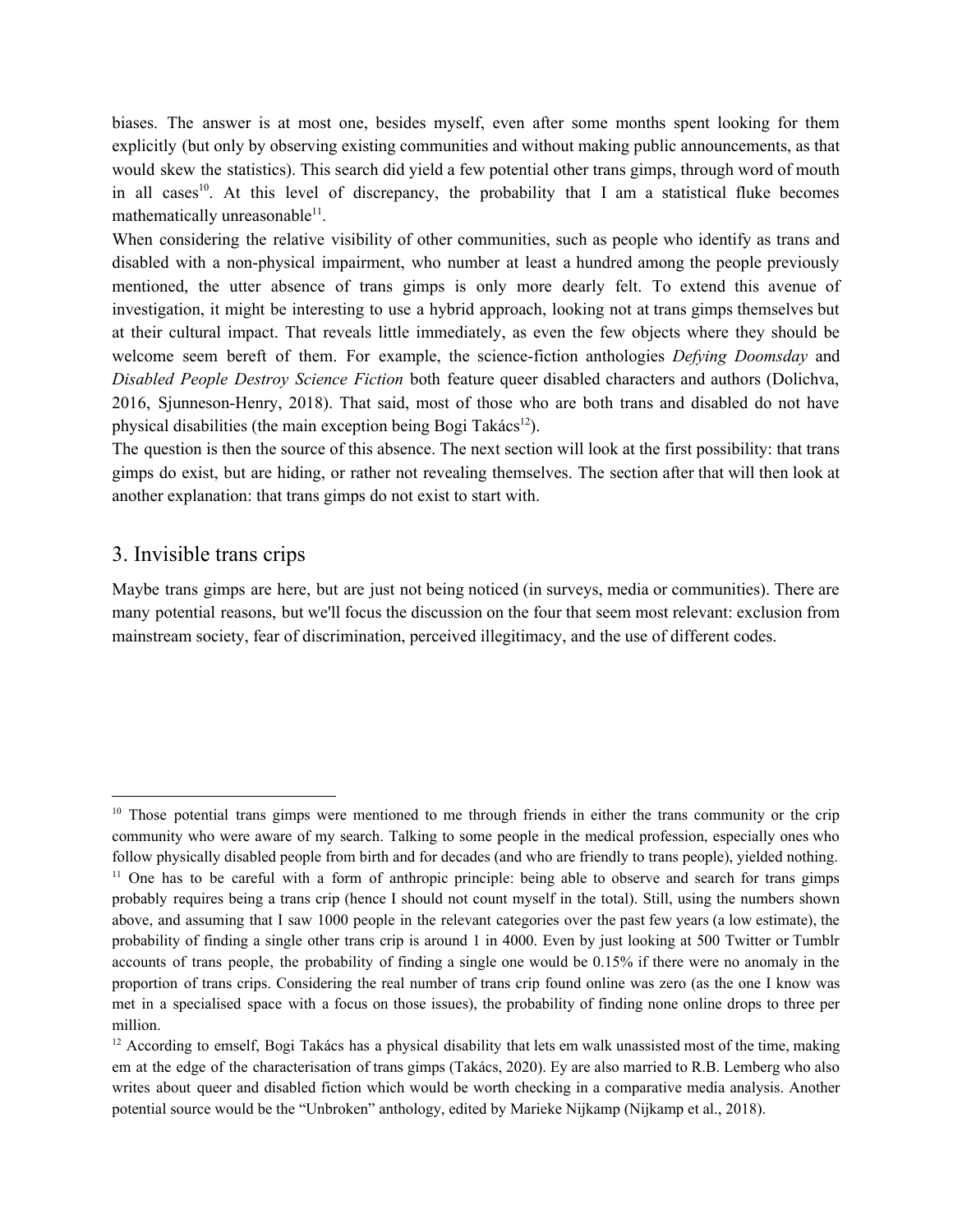#### 3.1 Exclusion from mainstream society.

As we've seen before, being either crip or trans already imposes heavy costs. This is especially true in countries like the USA, where discrimination<sup>13</sup> and the lack of a social safety net means that many trans people end up homeless (30% total according to the USTS, including 12% in the year prior to the survey). The crip side is not any better: the #CripTax makes sure that living as a crip is much more expensive, while most countries condition state help on the recipients having very limited resources (USA Social Security, 2020, and Handirect, 2020). The fact is that many people (if not most) in each group are fighting for their sheer survival. In such conditions, with little time, energy or money, it becomes even harder to produce media (with self-representation) or participate in online or offline communities. With the public perception that many trans people practice sex work<sup>14</sup>, they are also at risk of harassment and exclusion, even among potential support networks within queer and feminist circles<sup>15</sup>, which creates another barrier to entry.

#### 3.2 Fear of discrimination or repercussions

As the discriminations which cause the previous effects are well-known in the community, fear is a legitimate response. This can lead some to stay in the closet, in multiple ways. First, just like in the general trans population, fear of incomprehension and negative consequences can delay the public coming out, or prevent it altogether. This is of course amplified by the vulnerability experienced by many crips. Moreover, coming out as trans is not even always possible for people dependent on others for basic tasks (such as getting dressed<sup>16</sup> or even obtaining information) or living in assisted living facilities. The threat of being kicked out and having to live in the street, which happens to many young (hence dependent) trans people, would be enough to deter most dependent gimps (as it could be equivalent to a death sentence). Even if the concerned trans gimps are not fully in the closet, they might only disclose their identities to close friends, to avoid the risk of their family, institution, or medical assistance finding out. Finally, they might also prefer presenting two separate identities online, especially on social networks, to have access to resources without being identified and othered within those communities — which could be ableist or transphobic, just like any other communities (Athelstan, 2015).

<sup>&</sup>lt;sup>13</sup> This discrimination is true on too many fronts to count, but it should be kept in mind that there have been laws against crossdressing, enacted as recently as 1966, with people being jailed for this offence well into the 1970s. Some of those laws have only been overturned in recent years: in Oakland, CA, in 2010, and in Haddon Township, NJ, in 2014 (PBS News Desk, 2015).

<sup>&</sup>lt;sup>14</sup> For an example of this found in the USTS, 33% of Black trans women who interacted with law enforcement reported that the officer — who knew they were trans — thought they were a sex worker. See also Rodriguez et al. (2017) for the effects of being trans on access to healthcare.

<sup>&</sup>lt;sup>15</sup> For discussions on the dynamics of online communities see (Feraday, 2016, Clark-Parsons, 2018, Szuba, 2018, Byron, 2019).

 $16$  Appearance is of course only a limited part of the experience of transidentity, but it often plays an important role for the trans individual. Not being allowed to dress as one wants often exacerbates dysphoric feelings.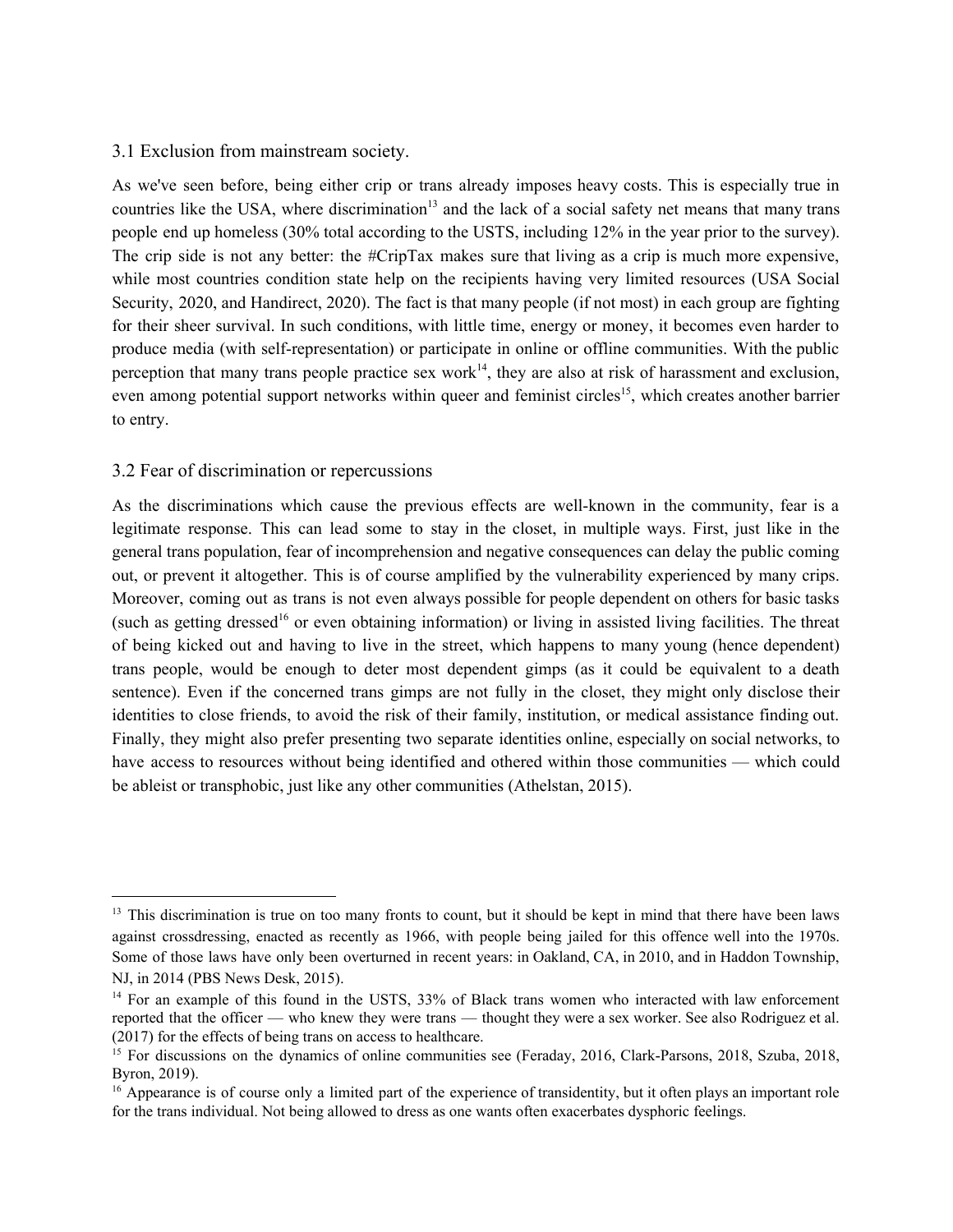#### 3.3 Perceived illegitimacy

Beyond the fear that could be felt when considering whether to come out as trans, the issue of legitimacy is also relevant<sup>17</sup>. As the ability to act on their own presentation is lowered (especially for dependent trans gimps), there can be a perceived impossibility of fully transitioning. At the very least, transition can seem difficult and dangerous, not just health-wise but also socially, as it could reduce the good-will from strangers that can be necessary to live in our societies<sup>18</sup>. Even medically, many options that are available to people without medical issues can become unrealistic because of drug interactions, doctors who refuse to treat such patients<sup>19</sup> or refuse to believe them, or simply heightened fear of doctors linked to their experiences as crips (James et al., 2016, Rodriguez et al., 2017).

Moreover, even when they do consider the possibility of transitioning, the common goal of "passing" might be out of reach, partially because of the limited therapeutic options. It might then not be worth the effort to try a partial transition. There is also a significant part of the queer community that views partial transitions as illegimitate<sup>20</sup>. A too common discourse<sup>21</sup> there asserts that if one is not ready to suffer or risk their life for an identity, they do not deserve the right to claim it. Trans gimps who cannot fully — or even partially — transition might then be wary of being rejected and potentially harassed by fellow trans people upon coming out.

### 3.4 Use of different codes

The last possibility we should mention is that trans gimps can simply be present but not visible in the usual ways. For example, they could have different perceptions of masculinity and femininity, which can affect how they choose to express their genders. Their disability can also affect their capacity to either pass as their felt gender or to pass as their assigned gender to the people who do not pay attention if they do not correct them, all the while being sufficiently gender non-conforming for their own comfort.. For example, someone could have a condition that affects their facial structure, muscles or voice, in which case they could pass as another gender, as any anomaly that could affect their passing would be attributed to the disability. Conversely, it might be more permissible to be non-conforming to one's assigned gender as a visibly disabled person, as some choices might be explained away this way. For example, wearing a

<sup>&</sup>lt;sup>17</sup> Legitimacy is also affected by the conflicting discourses between "change the world, not our body-minds" (as cited from Clare, 2017 in Baril, 2019) and the trans ideal to have body autonomy and be free to alter one's physiology (Baril, 2019).

<sup>&</sup>lt;sup>18</sup> This is especially true in situations where the crip is not autonomous and their ability to use a service is dependent on the goodwill of the people around, corresponding to "accessibility as a favour" as defined in (Blanchard, 2020).

<sup>&</sup>lt;sup>19</sup> Following the "no harm principle", doctors might want to avoid recommending the usual treatments when they do not know whether the medication could interact with the patient's disability (which in turn prevents the analysis of interactions between transitioning therapeutic options and disabilities). This leaves the patient to their own devices, which arguably does more harm than good when one considers the suicide and self-treatment rates (Rotondi, 2013).

<sup>20</sup> This includes a part of the trans community itself, performing what is termed *horizontal transphobia* (Hudson, 2017, Audebeau, 2019). This if before we even start addressing the issues of exorsexism — the belief that non-binary genders do not exist, and corresponding oppressions (Vergess, 2016) — which induces different forms of oppression (Feraday, 2016, Clark-Parsons, 2018).

 $21$  This attitude could of course be the result of only a few influential actors in the community, but the inner workings of social media can make it seem that the attitude is consensual. This is also related to the necessity of "passing" as a trans person, even in online circles (Clark-Parsons, 2015).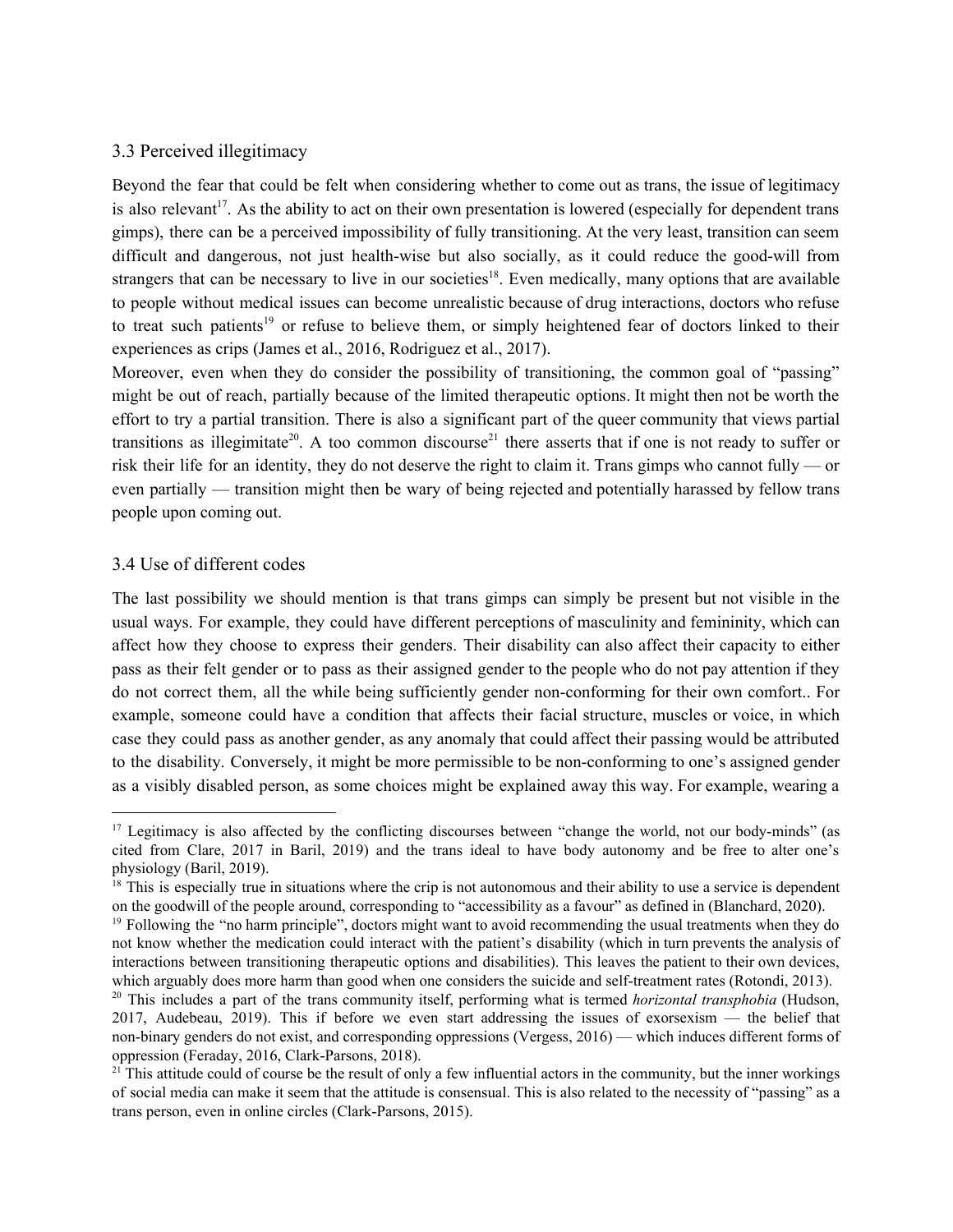dress in a wheelchair might be more permissible than for a man, as people might not notice that it is a dress (partially because they mostly pay attention to the chair). Even when people do notice, they might just think it is easier to wear dresses than other clothes for ease of use (especially if the dress has a conservative cut<sup>22</sup>). This means that the trans gimp gets misgendered all the time, but remains relatively free of harassment while having the presentation they prefer in public, which can be enough for them to live comfortably at a low social cost (while still being visible to the queers who are more aware of the specific codes used). They might then not try to attract attention by participating in the relevant communities as it could remove their excuse to be as they feel in public if the fact ever became known.

## 4. Inexistent trans gimps

The previous section gave potential interactions between gender and disability that generally resulted in discrimination, making public self-identification hard or even impossible. It also assumed that trans gimps existed, but could not be seen, mostly due to intersectional oppression. We now turn to the other main possibility: that they do not exist. First, there is a sad truth that we must consider: both disability and transidentity have a highly negative impact on homelessness, access to quality healthcare<sup>23</sup>, and, partially as a consequence, on life expectancy. On the matter of life expectancy of disabled people, most models show it as lower by one to a few decades depending on the precise impairment, but there is also a relative lack of accuracy (Thomas and Barnes, 2010). On the trans side, we can observe elevated murder rates, suicide rates<sup>24</sup> and limited access to doctors who accept to treat them. It is then not impossible that the interacting issues could compound, giving an even lower life expectancy for trans gimps<sup>25</sup>. Thankfully, this effect is most probably too small to account for most of the observed absence. Let's then look at two different possibilities: lack of (self)-diagnosis and differing constructions of masculinity and femininity.

### 4.1 Lack of (self)-diagnosis

To be included in our definition, trans gimps have to identify with both of their specific identities, even though they might decide to hide it (to general society, or even to their close circle). Hence, people who might exhibit symptoms of one identity without being aware of it would not count. When it comes to symptoms of disability, our focus on physical disabilities, especially severe ones, means that the probability of not being aware of one's disability is quite lower, especially when compared to cognitive and psychological disabilities. Being unable to perform basic physical actions (such as climbing stairs) is

 $22$  In the author's personal experience, wearing a long black dress while on a mobility scooter is absolutely not noticeable. In one occasion at a conference with eighty attendees, choosing to wear a different dress the next day, as well as a bow in my hair, led to many questions being asked about my gender, by people who would swear I was not wearing a dress the previous day.

<sup>&</sup>lt;sup>23</sup> The USTS survey also looked at the interactions of healthcare experience and disability among trans people, with 42% of people who identify as disabled reporting at least one negative experience when seeing a health care provider, versus 30% for non-disabled people.

 $24$  According to the USTS, 40% of trans people have attempted suicide at some point in their lives, 9 times the USA baseline.

<sup>&</sup>lt;sup>25</sup> There has been some misinformation on the life expectancy of trans people, sometimes reported to be as low as 35 in the USA. It is hard to find exact values, but this value has been reported by South American associations to the IACHR (IACHR, 2015).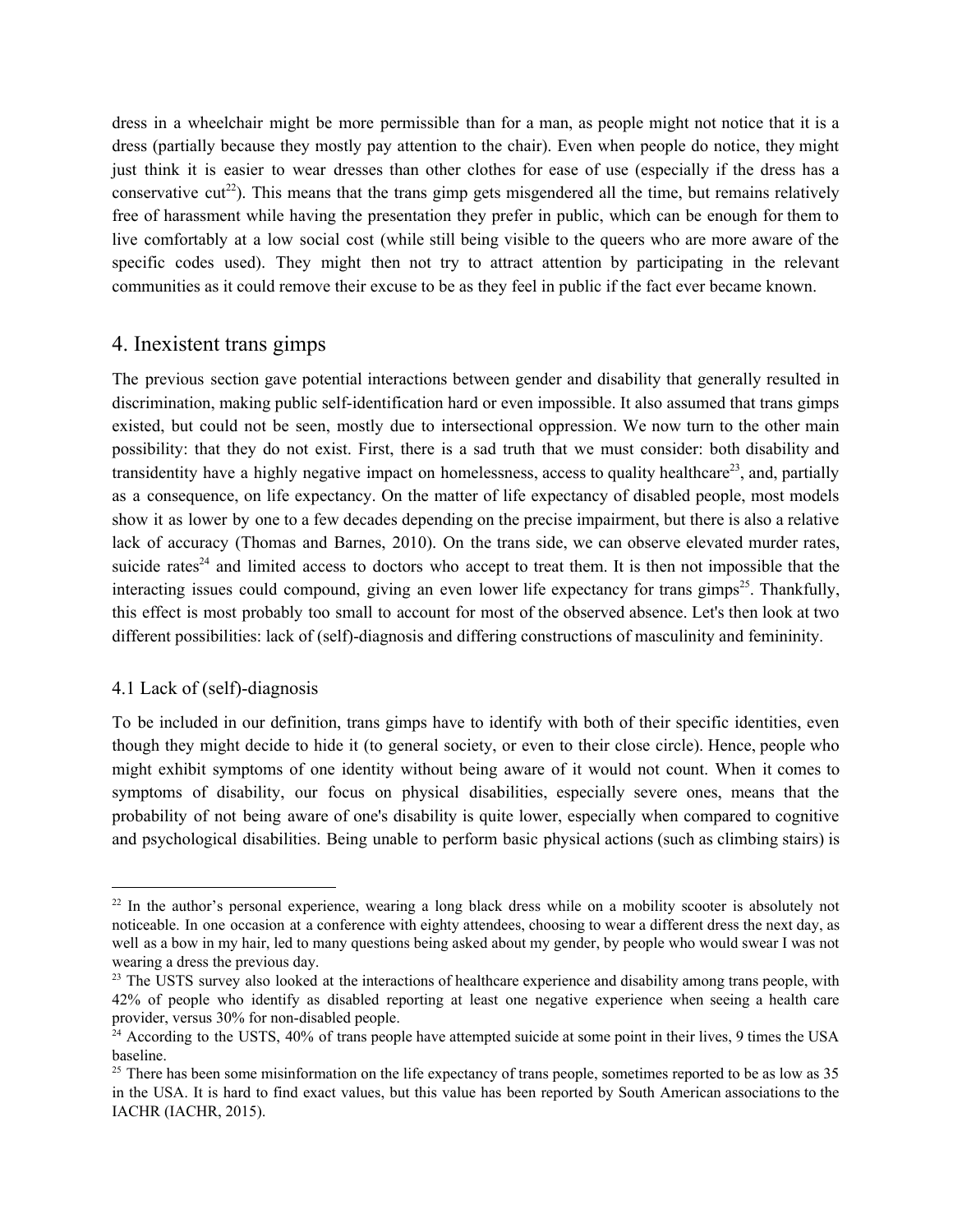detected early by medical practitioners, whereas one can live for decades with serious cognitive or psychological impairments without knowing that it is not the normal state of being<sup>26</sup>.

On the other hand, identifying as trans is often a product of personal reflections without any input from medical practitioners. It is made much easier by the presence of a community to talk to, and by the availability of resources. This includes specialised resources (about gender subjects in general, transitioning, non-binary identities) but also by seeing representations of trans people in diverse media (which can help with normalisation, making identification with the character possible, and offering a way to explore those gender feelings). It seems — and it is a cultural trope, although little data exists on the subject — that trans people often hang in LGB circles before coming out as trans. The (relative) availability of information about transidentity within LGB circles might be a factor in this regard. In any case, many trans people only publicly claim that identity after decades<sup>27</sup>, and often only realise that they are trans shortly before their coming out. The image of someone going to the doctor and being told that they might be trans would elicit a chuckle in many trans readers, as it is generally difficult to get people (especially medical professionals) to believe that one is trans, let alone suggest it without prompting.

There of course are many ways of discovering that one is trans, but one comes to mind as a particularly common experience (that might not be statistically overwhelming but exist as a cultural trope within those circles). It starts with a feeling of dissatisfaction or disconnect with one's body and presentation (a component of what is generally termed gender dysphoria). This unease can push one to examine the causes, and eventually explore the possibility of transidentity if given enough information about the subject.

This brings us to a first potential explanation for the inexistence of trans gimps. Maybe they simply do not realise their own potential transidentity. There are indeed quite a few factors that would indicate why this could be a relevant hypothesis. First, the feeling of disconnect, dissatisfaction or even hatred of one's body, sometimes in the context of a body dysmorphic disorder, seems to be a common experience among gimps. It might not even be mentioned, as it might seem natural to hate a body that brings pain and makes one fully aware of one's very real limitations. Unease that would trigger introspection in a person without physical impairments might then be simply brushed away and swept under the rug of disability, by the gimp themself. As the subject itself might be painful (as it corresponds to contemplating what one is lacking), the gimp might even try to avoid thinking about it altogether. This is the first step: the same symptoms could exist, but the gimp would explain them away by attributing them to an already known condition. This could apply even more to non-binary people, who might not have strong gender feelings to give them a clear idea of their own identity, and for whom identifying their gender might be even harder.

The next step involves the lack of information. Even among non-crips, accessing information online can be tricky, and it is only worse for crips, especially institutionalised ones, because of the tracking mechanisms and parental control often used to limit their autonomy (Lathouwers et al., 2009, Stevens 2011). But going out to meet other members of the community can be difficult, especially so when one is

 $26$  There is, of course, a difference between getting a diagnosis and getting a correct diagnosis (Essex and Roper, 2001). Putting aside the problems of potential over-medicalisation of people with psychological and cognitive disabilities, there is a non-negligible proportion of people that live for decades with undiagnosed disabilities (Angst et al., 2011).

<sup>&</sup>lt;sup>27</sup> According to the USTS,  $49\%$  of trans people realised they were trans after age 16 (including  $8\%$  after age 26), compared to only 26% before age 10.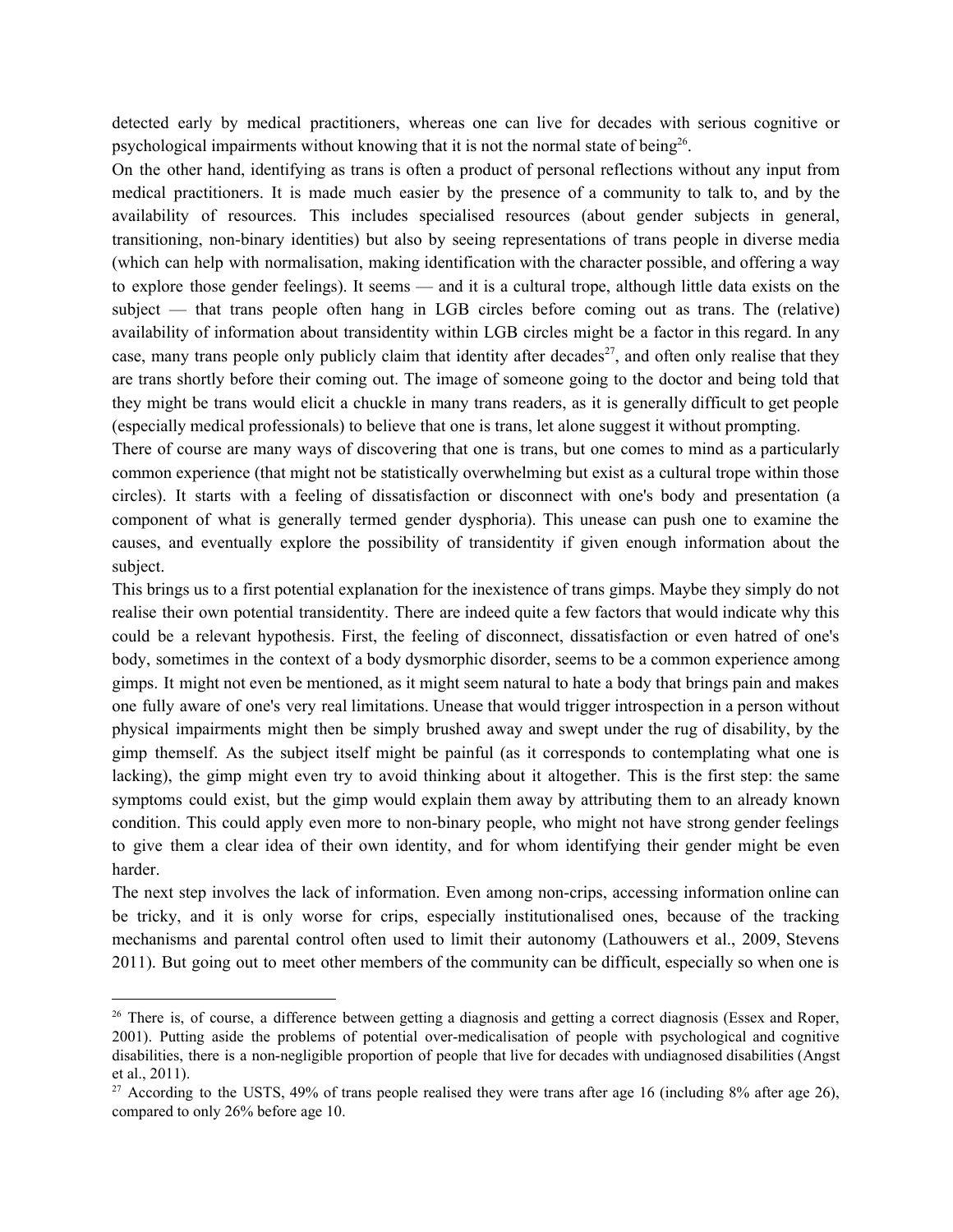trying to do so discreetly but has limited independence (Cheng and Richard Udry, 2002). Moreover, meeting spots for queer communities tend to be in inaccessible places, especially in Europe<sup>28</sup>. Health centers and very visible organisations tend to be problematic, as a closeted trans gimp would not want to be seen entering, especially if someone is dropping them off. But the other places available tend to be establishments that focus on serving alcohol and have a high density of people, limiting gimp mobility, safety, and being potentially unbearable for people with high noise sensitivity.

To summarise, the gimp might misdiagnose their own gender feelings as being caused by disability. They might also refuse to examine those feelings because of both the easy answer and how painful thinking honestly about the subject can be. They might not consider the possibility of being a trans gimp due to limited representation. And finally, they might not have access to information, or to places and communities where this information is distributed. Altogether, those effects can strongly reduce the proportion of gimps who would discover their own transidentity. They can also amplify the effect mentioned earlier of feeling illegitimate in claiming to be trans as a gimp<sup>29</sup>.

#### 4.2 Alternative constructions of gender

We've been focusing on people who have had physical disabilities since a very early age as a central example to try to look at how disability impacts gender, with the assumption that being transgender only marginally affects the probability of becoming disabled. If further work validates the relative absence of those trans gimps without them being necessarily hidden, lack of information and self-identification might not be enough to explain the discrepancy. Hence, we propose a second hypothesis: disability could have a major impact on the very construction of gender among young gimps. This atypical vision of gender could then tolerate a larger variety of gender expressions without unease due to potentially more flexible gender ideals and categories.

The construction of gender is a complex issue that is impossible to fully dissect, especially here, but we can mention two basic principles that are relevant to our concerns. First, socialisation of children plays a large role in how they perceive and identify with gendered behaviour<sup>30</sup>. Second, sexualisation plays an important role in gender evolution during adolescence, and queer people often go through a phase of confusion over both gender identity and sexual attraction $31$ .

 $28$  For example, most of the meetings in Paris, France are organised in pubs, but generally in the private rooms that are in the basement or on the upper floors (which are generally not accessible except by rickety stairs).

<sup>&</sup>lt;sup>29</sup> The author's own experience of this phenomenon, which motivated the work prior to this article, was documented in Blanchard (2020).

 $30$  Infants can typically distinguish gender by the time they are 9 months old (Hillairet de Boisferon et al., 2015), although the ability to gender people around them continues to increase until and throughout adolescence (Li, 2016). They also start gendering themselves by age 2, although this construction of gender can change over time, especially among gender non-conforming children. That said, one has to be careful not to essentialise this socialisation, as many other factors play a role (Baril, 2014). To read an alternative viewpoint on the use of essentialism in feminist discourse, see (Heilmann, 2011).

 $31$  This is corroborated by — among other things — the fact that children who exhibit gender non-conforming behaviour but end up being cisgender have high rates of homosexuality or bisexuality (Boskey, 2014). Closer to our subject, disabled adolescents also report higher rates of same-sex attraction and confusion about their sexual preferences (Cheng and Richard Udry, 2002).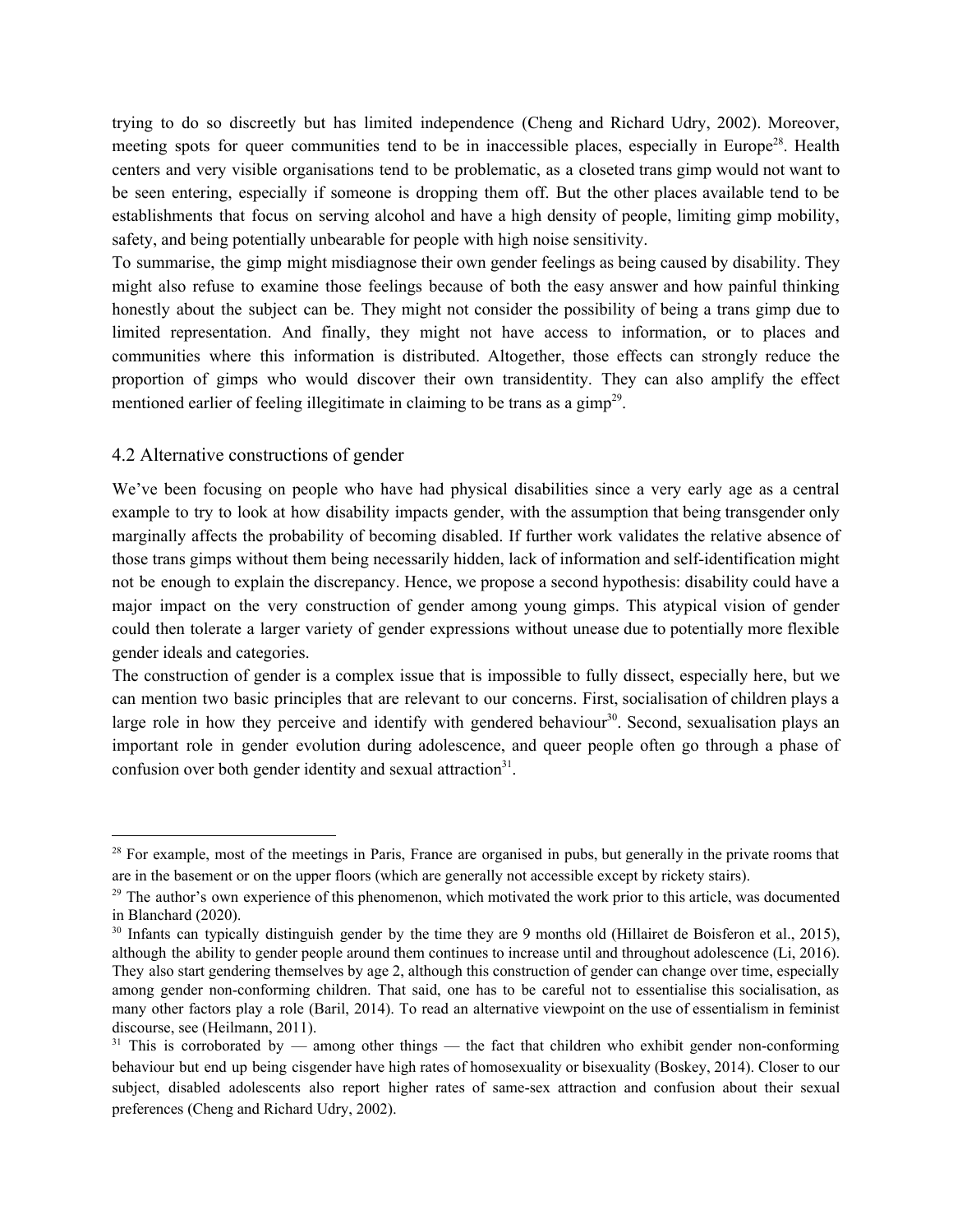Let's now consider a fictional physically disabled boy using a wheelchair as our main case study<sup>32</sup>. He is bombarded with images of locally typical masculinity and femininity during his whole youth. However, those messages create a dissonance. He is often faced with a common ideal of power — not only physical power but also social power — and, although it is evolving, lack of vulnerability. Mostly, a central tenet of traditional masculinity is independence (Asch and Fine, 1988). This can be jarring in the face of a very visible weakness, but mostly when confronted with omnipresent denials of his autonomy (Stevens, 2011). Here, we can take inspiration from the capabilities framework developed by Amartya Sen (Sen, 1999, Mitra, 2006). Most men will not focus on becoming a muscle-bound leader of a biker gang (and it might not even cross their minds). But the simple fact that they could choose to take such a path is relevant. It may not even be required that they stand a realistic chance at becoming this ideal of masculinity; the potential can be enough to affect their behaviours, and their identification as a man. However, this potential is denied to the gimp boy, which can force a conscious reflection about his role, and a grieving process over not being able to become what he feels he should become. Using the capabilities framework, that would be a potential disability, although it can have a strong impact as it affects self-identification. He then has to confront what masculinity he can inhabit, and might have to create his own version, one that is compatible with his capabilities.

A second effect comes into play in parallel with the desexualisation of crips. As they are often seen as undesirable in public offline and online spaces — literally, but even more when it comes to romantic attraction (Saltes, 2013) — the amount of gender-based attention is lowered through partial exclusion from dating practices (Liddiard, 2017).

To be fair, this is speculative, as both of these effects could go in many different ways. But it seems reasonable to assume that it can lead, at least in some cases, to lowered expectations for gimps when it comes to gender performance, and a lowered pressure to conform (from the outside at least, although it could still be felt dearly). The relative lack of visible trans gimps would in that case mirror the observed differences in the relative visible proportions of trans men and women as discussed in Subsection 2.3. The explanation would then follow one of the proposed explanations for this phenomenon<sup>33</sup>: the lower pressure to stick to a traditional gender expression (because they might not be able to) would allow them to explore a range of gender expressions and to find one that fits them without being perceived as flouting gender norms<sup>34</sup>. This would imply that fewer people would pay the social cost of fully actualising their non-conformity, identifying as an "eccentric" cisgender person instead. Multiple analyses of trans crip masculinities can be found in the works of Alexandre Baril, one of the very few authors to have looked at the intersection of gender construction, transidentity and disability, although without a focus on physical disabilities (Baril, 2019).

<sup>&</sup>lt;sup>32</sup> This is not based on the author's own experience (as it does not match), but was chosen as it seemed to be a representative example. Similar (although potentially weaker) arguments could be made in other cases.

<sup>&</sup>lt;sup>33</sup> Among other explanations, one could mention the possibility that the measures are wrong (because they are based on healthcare access as mentioned previously), that gender non-conforming people can choose to present differently depending on the social groups they are a part of (where the presence of butch lesbians can be tolerated better than that of trans men), or the greater tendency to claim non-binary genders instead of the trans man label (80% of non-binary identified people in the USTS indicated being assigned female at birth).

 $34$  This exploration of gender roles is also found in the disidentification strategies in (Rainey, 2017) : "As a strategy of survival, disidentification can help men with physical disabilities be read (by others and themselves) as men worthy of patriarchal privilege, while simultaneously permitting a critique of, and play with, normative hegemonic masculinity."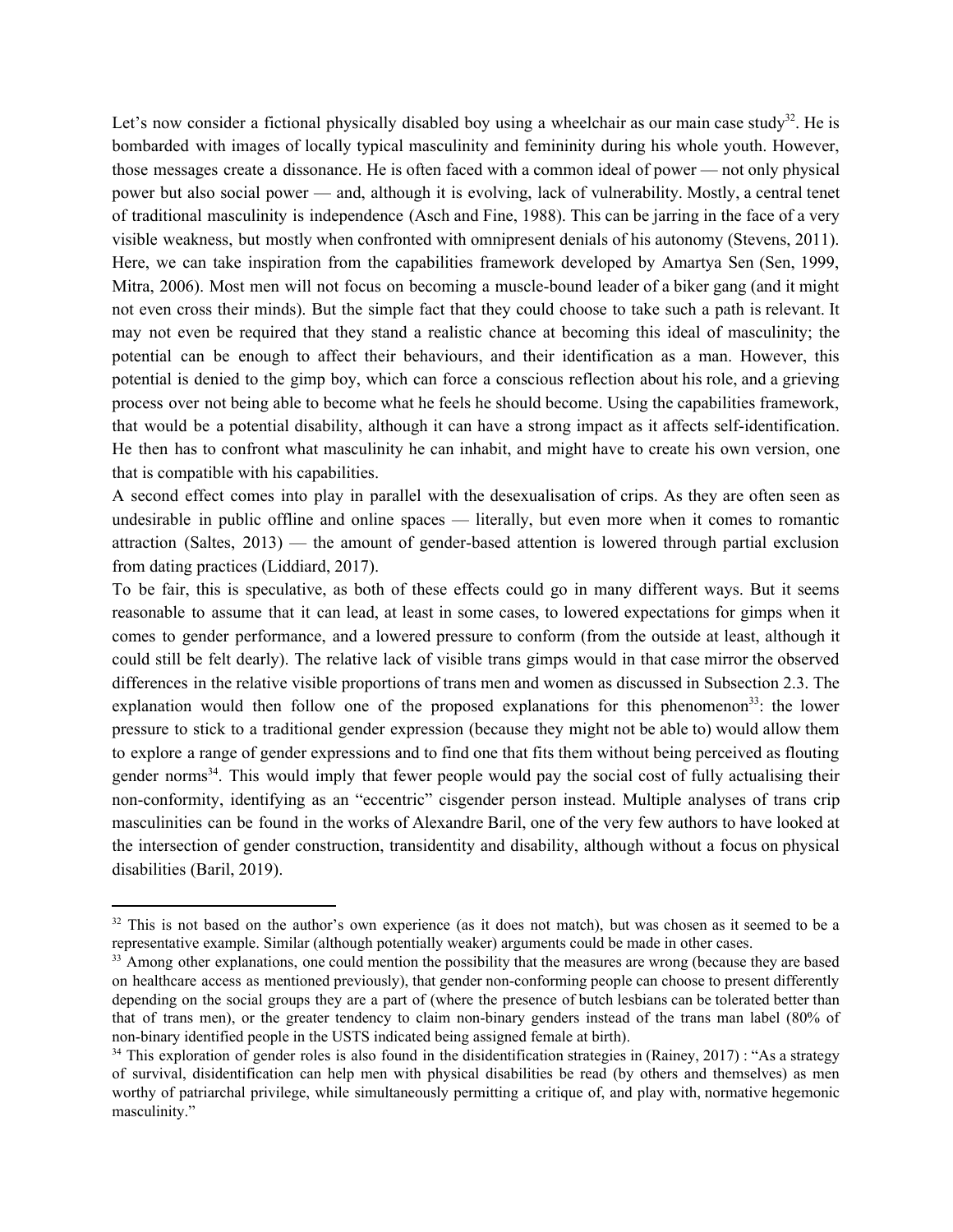## 5. What does this mean for trans crips?

We've seen that some trans crips are indeed missing or invisible, and proposed a non-exhaustive list of potential explanations. Some of them do not have any specific consequences that require action beyond what is already being done<sup>35</sup>. But the others have some potential consequences, on trans gimps first, and on what we as communities could do to help them. In any case, let's imagine for a moment that information were more available and that gimps had a lower barrier to entry to trans communities, and better access to information and role models.

The main consequence is that, for people who fit the criteria detailed in section 3, their social experience would improve in general<sup>36</sup>. But it goes slightly beyond this. Altering one's gender expression is often a difficult choice, but it can feel extremely empowering. This is especially relevant for people who feel a disconnect and have abandoned the idea of feeling at home in their body. Choosing consciously to act on such things can be an important step to (re)take possession of one's body. For the undiagnosed trans gimps, it might also be a way to reduce some of the dysphoria they thought came naturally with their disability. It is a potentially double-edged blade, of course, with the risk of being depressed or setting unreasonable expectations. But giving people the power to try to change seems better than an exaggerated "first, do no harm" (*primum non nocere)* principle that prizes inaction.

Moreover, we are not talking about a negligible population: trans gimps might number in the tens if not hundreds of thousands in both Europe and the  $USA^{37}$ . If even a small proportion of them fall in the categories described above, it could be a boon to many.

But, for this to happen, we need to make such things possible, which requires a renewed effort on rethinking gender and disability, and on fighting for improving access to information for gimps as in Mizock et al. (2013). This discussion should probably at some point involve doctors (as gender confirmation treatments can interact with pre-existing conditions). However, they should not be the ones leading this reflection, which should not be seen through the medical lens (as it would, among other things, induce automatic gate-keeping). It also means that a discussion is needed about the specific oppressions faced by trans gimps, not just socially but on all aspects of life, as both their identities can amplify the discriminations induced by the other (from autonomy to access to medical assistance, without forgetting financial aspects).

This is why this article is addressed to people in the field of disability. We probably all know some people with hidden or unconscious feelings that are linked to transidentity. It is up to us to make those welcome in our community.

<sup>&</sup>lt;sup>35</sup> The dead trans gimp hypothesis would hopefully become less relevant if the suicide rates among both trans people and crips were to fall.

<sup>&</sup>lt;sup>36</sup> Not always, as people who are simply gender non-conforming could be annoyed at getting more attention focused on this aspect of themselves, attention that they might have been trying to avoid.

<sup>&</sup>lt;sup>37</sup> Using the conservative estimates from earlier, this would correspond to at least twenty thousand trans gimps in the USA, and even more in Europe.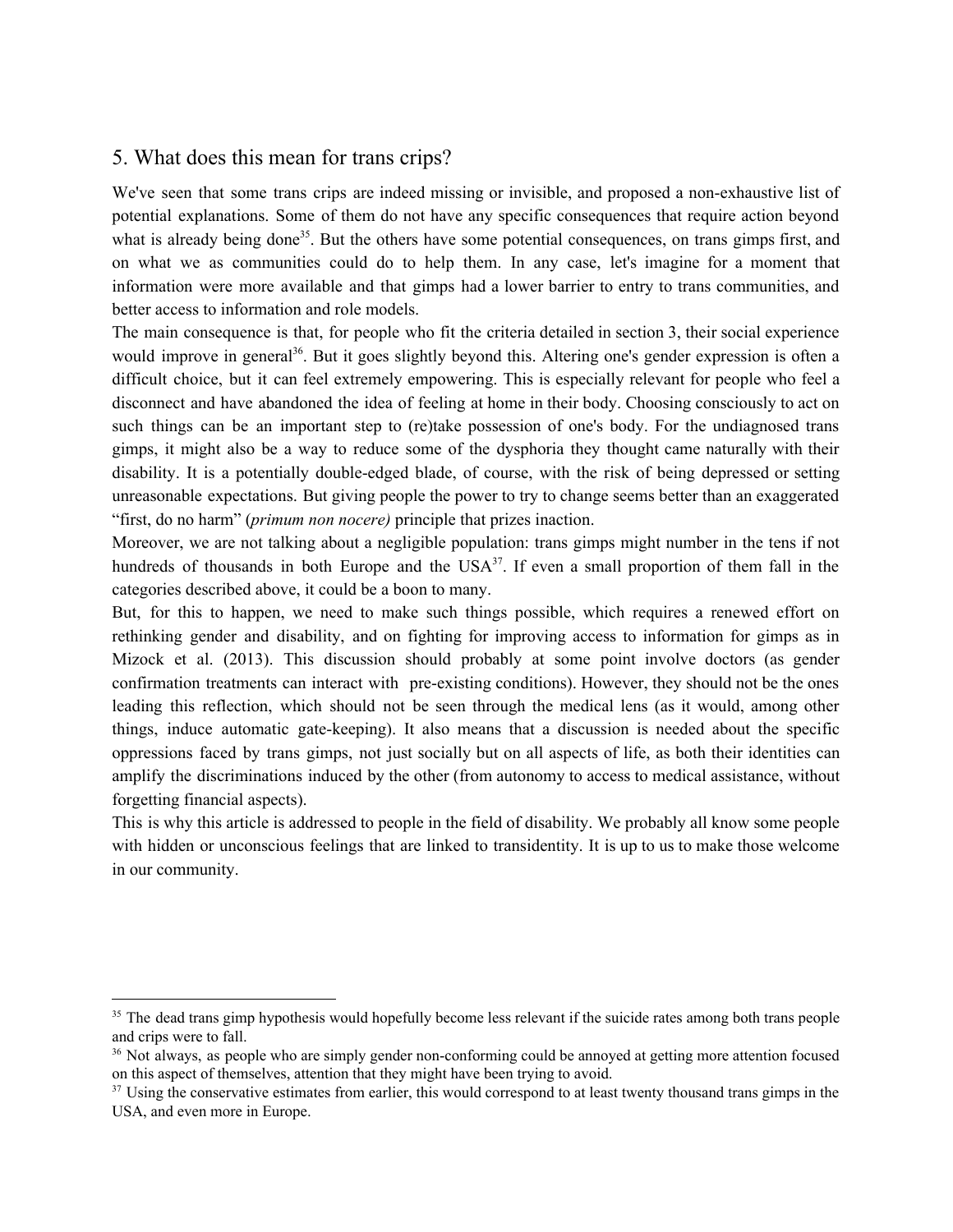#### References

Ameratunga, S. N., Norton, R. N., Bennett, D. A., & Jackson, R. T. (2004). Risk of disability due to car crashes: a review of the literature and methodological issues. Injury, 35(11), 1116–1127.

Amrous, N., Barhoumi, M., & Biausque, V. (2013). L'accès à l'emploi des personnes handicapées en 2011.

Angst, J., Azorin, J.-M., Bowden, C. L., Perugi, G., Vieta, E., Gamma, A., … BRIDGE Study Group, for the. (2011). Prevalence and Characteristics of Undiagnosed Bipolar Disorders in Patients With a Major Depressive Episode: The BRIDGE Study. Archives of General Psychiatry, 68(8), 791–799. https://doi.org/10.1001/archgenpsychiatry.2011.87

Asch, A., Fine, M., & others. (1988). Introduction: beyond pedestals. Women with Disabilities: Essays in Psychology, Culture, and Politics, 1–37.

Athelstan, A. (2015). Queer feminine affect aliens: The situated politics of righteous femme anger at racism and ableism. Feral Feminisms, 3, 90–105.

Audebeau, C. (2019). En tant que transgenre, pour être accepté, il faut être acceptable. (Huffpost, Ed.). Retrieved from https://web.archive.org/web/20190409161904/https://www.huffingtonpost.fr/amp/entry/en-tant-que-transgenre-pour-etre-accepte -il-faut-etre-acceptable\_fr\_5cab44cde4b0dca033049db0/

Baril, A. (2014). Quelle place pour les femmes trans au sein des mouvements féministes? Excluded. Making Feminist and Queer Movements More Inclusive, de Julia Serano, Seal Press, 338 p. Spirale: Arts• Lettres• Sciences Humaines, (247), 39–41.

Baril, A. (2019). Gender Identity Trouble: An Analysis of the Underrepresentation of Trans\* Professors in Canadian Universities. Chiasma, 5, 90–128. Retrieved from https://westernchiasma.files.wordpress.com/2019/05/chiasma-5\_baril\_2019.pdf

Becerra-Fernández, A., Rodríguez-Molina, J. M., Asenjo-Araque, N., Lucio-Pérez, M. J., Cuchí-Alfaro, M., García-Camba, E., … others. (2017). Prevalence, incidence, and sex ratio of transsexualism in the autonomous region of Madrid (Spain) according to healthcare demand. Archives of Sexual Behavior, 46(5), 1307–1312.

Boskey, E. R. (2014). Understanding transgender identity development in childhood and adolescence. American Journal of Sexuality Education, 9(4), 445–463.

Byron, P. (2019). 'How could you write your name below that?'The queer life and death of Tumblr. Porn Studies, 1–14.

Calderbank, R. (2000). Abuse and Disabled People: Vulnerability or social indifference? Disability & Society, 15(3), 521–534. https://doi.org/10.1080/713661966

Cheng, M. M., & Richard Udry, J. (2002). Sexual behaviors of physically disabled adolescents in the United States. Journal of Adolescent Health, 31(1), 48–58. https://doi.org/https://doi.org/10.1016/S1054-139X(01)00400-1

Clare, E. (2017). Brilliant imperfection: Grappling with cure. Duke University Press.

Clark-Parsons, R. (2018). Building a digital Girl Army: The cultivation of feminist safe spaces online. New Media & Society, 20(6), 2125–2144.

Dolichva, T., Duyvis, C., Gunn, S., McGuire, S., Roberts, T. R., Caiman Sands, E., … Edwards, J. (2016). Defying Doomsday. Twelfth Planet Press.

Essex, C., & Roper, H. (2001). Late diagnosis of Duchenne's muscular dystrophy presenting as global developmental delay. British Medical Journal, 323(7303), 37–38. https://doi.org/10.1136/bmj.323.7303.37

Feraday, C. (2016). For lack of a better word: Neo-identitites in non-cisgender, non-straight communities on Tumblr. Master's thesis at Ryerson University. Retrieved from

https://digital.library.ryerson.ca/islandora/object/RULA:5628/datastream/OBJ/download/For\_lack\_of\_a\_better\_word\_\_neo-identi ties in non-cisgender non-straight communities on Tumblr pdf

Handirect. (2019). Droits et handicap : Le point sur les aides existantes. Retrieved from https://www.handirect.fr/droits-et-handicap-le-point-sur-les-aides-existantes/

Heilmann, A. (2011). Gender and essentialism: feminist debates in the twenty-first century. Critical Quarterly, 53(4), 78–89.

Hillairet de Boisferon, A., Dupierrix, E., Quinn, P. C., Lœvenbruck, H., Lewkowicz, D. J., Lee, K., & Pascalis, O. (2015). Perception of Multisensory Gender Coherence in 6- and 9-Month-Old Infants. Infancy, 20(6), 661–674. https://doi.org/10.1111/infa.12088

Hudson, W. J. (2017). Not Trans Enough: How Perceptions of Others, Normativity, and Horizontal Transphobia Create False Transgender Authenticity. Master's thesis at Arizona State University.

Inter-American Commission on Human Rights. (2015). Violence against Lesbian, Gay, Bisexual, Trans and Intersex Persons in the Americas.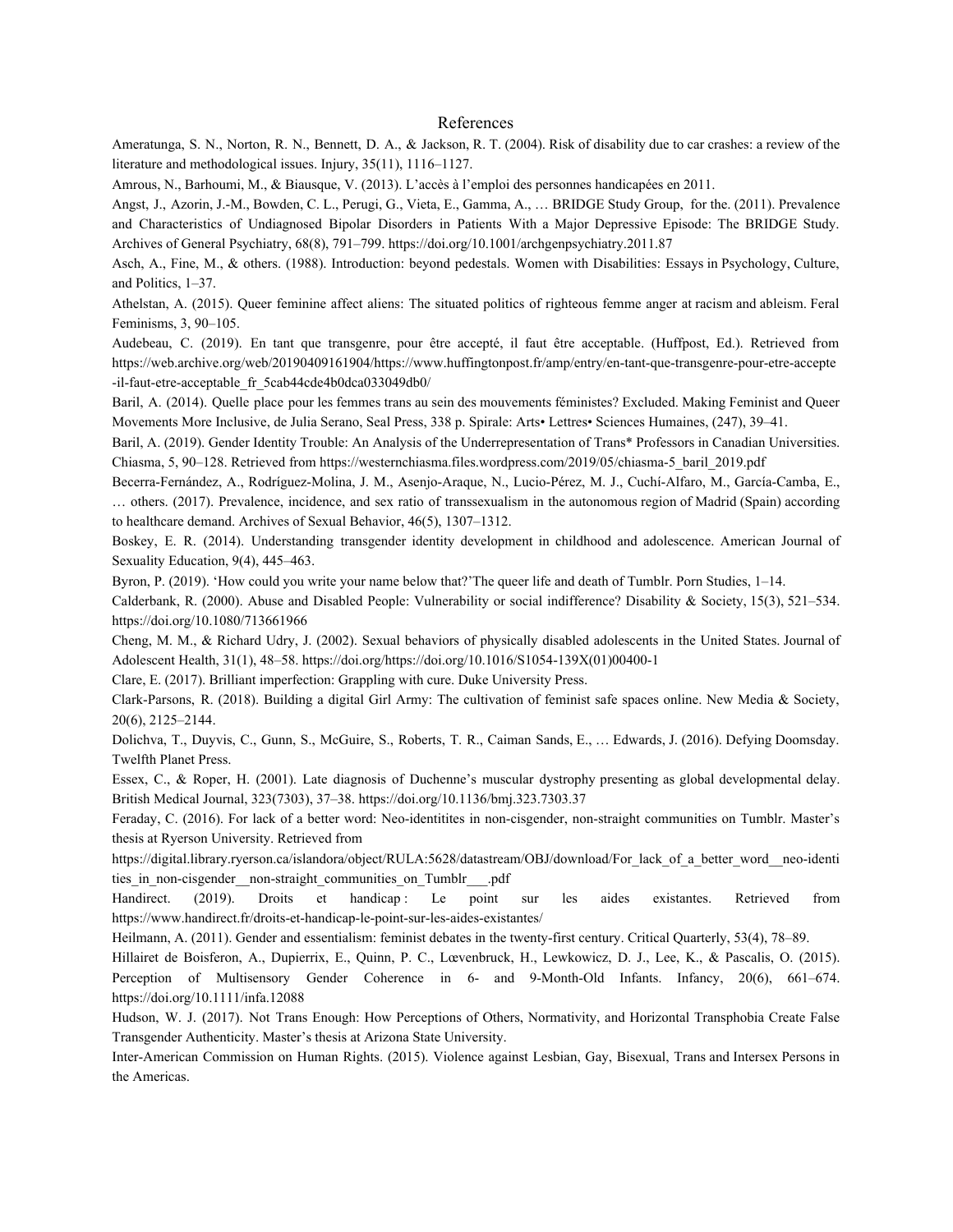James, S. E., Herman, J., Keisling, M., Mottet, L., & Anafi, M. (2016). 2015 U.S. Transgender Survey (USTS). https://doi.org/https://doi.org/10.3886/ICPSR37229.v1

Lathouwers, K., de Moor, J., & Didden, R. (2009). Access to and use of Internet by adolescents who have a physical disability: A comparative study. Research in Developmental Disabilities, 30(4), 702–711. https://doi.org/https://doi.org/10.1016/j.ridd.2008.09.003

Li, F. (2016). The development of gendered /s/ perception in children and adolescents. The Journal of the Acoustical Society of America, 140(4), 3447–3448. https://doi.org/10.1121/1.4971131

Liddiard, K. (2017). The intimate lives of disabled people. Routledge.

Marshall, Z., Burnette, M., Lowton, S., Rainbow, R. D. T. S., Tiamo, J., Udegbe, O., & Vo, T. (2014). A Conversation about Art and Activism with Trans and Genderqueer People Labelled with Intellectual Disabilities. Trans Activism in Canada: A Reader, 125.

McRuer, R. (2006). Crip Theory: Cultural Signs of Queerness and Disability. NYU Press. Retrieved from https://books.google.fr/books?id=V3GPb2obU0gC

Meerwijk, E. L., & Sevelius, J. M. (2017). Transgender population size in the United States: a meta-regression of population-based probability samples. American Journal of Public Health, 107(2), e1–e8.

Mitra, S. (2006). The Capability Approach and Disability. Journal of Disability Policy Studies, 16, 236–247. https://doi.org/10.1177/10442073060160040501

Mizock, L., Covello, C., & Ferreira, C. (2013). Brief report on transgender students with disabilities: Best practices for higher education. Pedagogy and the Human Sciences, 3(1), 25–33.

Nijkamp, M., Keplinger, K., Wyllys, K., Stork, F. X., Alexander, W., Duyvis, C., … Benwell, F. (2018). Unbroken: 13 Stories Starring Disabled Teens. Farrar, Straus and Giroux.

PBS Desk (2015). Arresting dress: A timeline of anti-cross-dressing laws in the United States. (PBS, Ed.). Retrieved from https://www.pbs.org/newshour/nation/arresting-dress-timeline-anti-cross-dressing-laws-u-s

Rainey, S. S. (2017). Disidentification and Ingenuity in the Sex Lives of Disabled Men. In C. Loeser, V. Crowley, & B. Pini (Eds.), Disability and Masculinities: Corporeality, Pedagogy and the Critique of Otherness (pp. 213–231). London: Palgrave Macmillan UK. https://doi.org/10.1057/978-1-137-53477-4\_10

Ravaud, Jean-François, Delcey, M., & Abdou, P. (2002). Epidémiologie des handicaps moteurs et données sociales de base. In Déficiences motrices et situations de handicaps: Aspects sociaux, psychologiques, médicaux, techniques, troubles associés (pp. 22–37).

Ripamonti, L. (2016). Disability, Diversity, and Autism: Philosophical Perspectives on Health. The New Bioethics, 22(1), 56–70. https://doi.org/10.1080/20502877.2016.1151256

Rodriguez, A., Agardh, A., & Asamoah, B. O. (2018). Self-Reported Discrimination in Health-Care Settings Based on Recognizability as Transgender: A Cross-Sectional Study Among Transgender U.S. Citizens. Archives of Sexual Behavior, 47(4), 973–985. https://doi.org/10.1007/s10508-017-1028-z

Rotondi, N. K., Bauer, G. R., Scanlon, K., Kaay, M., Travers, R., & Travers, A. (2013). Nonprescribed hormone use and self-performed surgeries:"do-it-yourself" transitions in transgender communities in Ontario, Canada. American Journal of Public Health, 103(10), 1830–1836.

Saltes, N. (2013). Disability, identity and disclosure in the online dating environment. Disability & Society, 28(1), 96–109. https://doi.org/10.1080/09687599.2012.695577

Scheim, A. I., & Bauer, G. R. (2015). Sex and gender diversity among transgender persons in Ontario, Canada: results from a respondent-driven sampling survey. The Journal of Sex Research, 52(1), 1–14.

Sen, A. (1999). Commodities and Capabilities. Oxford University Press. Retrieved from https://ideas.repec.org/b/oxp/obooks/9780195650389.html

Sjunneson-Henry, E., Parisien, D., Barischoff, N., Qiouyi Lu, S., & Tarr, J. (2018). Disabled People Destroy Science Fiction. Uncanny Magazine.

Stevens, B. (2011). Structural barriers to sexual autonomy for disabled people. Human Rights Magazine, 38, 14.

Strang, J. F., Powers, M. D., Knauss, M., Sibarium, E., Leibowitz, S. F., Kenworthy, L., … Anthony, L. G. (2018). "They Thought It Was an Obsession": Trajectories and Perspectives of Autistic Transgender and Gender-Diverse Adolescents. Journal of Autism and Developmental Disorders, 48(12).

Stryker, S., Currah, P., & Moore, L. J. (2008). Introduction: Trans-, trans, or transgender? Women's Studies Quarterly, 11–22.